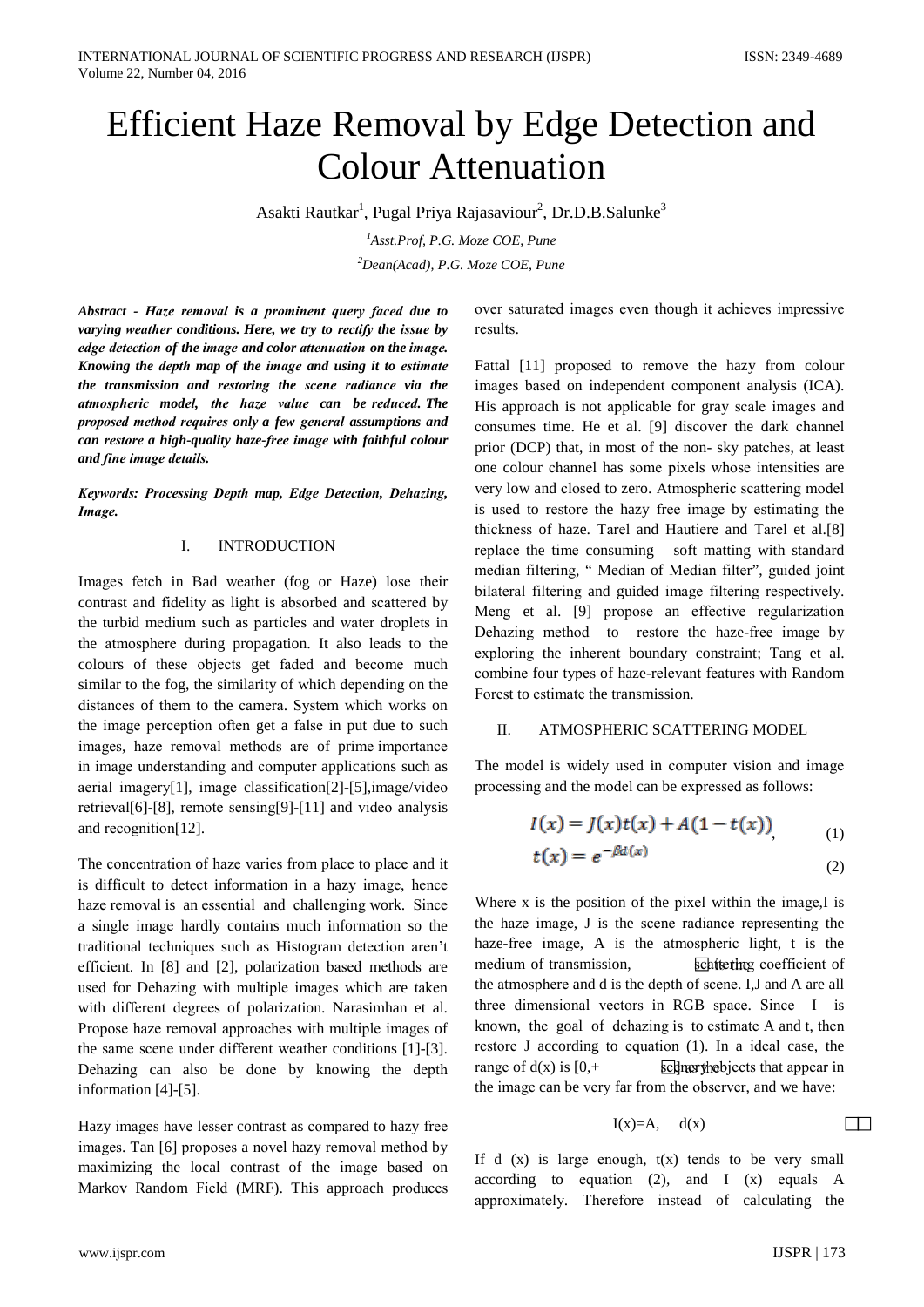atmospheric light A by equation (3) it can be done by following one, dthreshold :

$$
I(x)=A, d(x) \quad \text{[threshold.} \tag{4}
$$

In most cases, a hazy images taken outdoor has a distant view that is kilometres away from the observer and the pixel belonging to the region with a distant view in the image should have a very large depth, dthreshold

#### III. **COLOUR ATTENUATION PRIOR**

Upon analysis it was conferred that the brightness and the saturation of pixels in a hazy image vary sharply along with the change of the haze concentration. In a haze-free region, the saturation of the scene is pretty high, the brightness is moderate and the difference between the brightness and the saturation is close to zero. While the saturation of the patch decreases sharply while the colour of the scene fades under the influence of the haze, and the brightness increases at the same time producing the high value of the difference. In a dense-haze region, it is more difficult for us to recognize the inherent colour of the scene, and the difference is even higher. In the haze-free condition, the scene element reflects the energy that is from the illumination source (e.g., direct sunlight, diffuse skylight and light reflected by the ground), and little energy is lost when it reaches the imaging system. The imaging system collects the incoming energy reflected from the scene element and focuses it onto the image plane

In hazy weather, in contrast, the situation becomes more complex. There are two mechanisms (the direct attenuation and the air light) in imaging under hazy weather. The term  $J(x)$  (x) in Equation (1) is used for describing the direct attenuation. It reveals the fact that the intensity of the pixels within the image will decrease in a multiplicative manner. So it turns out that the brightness tends to decrease under the influence of the direct attenuation. On the other hand, the white or gray airlight, which is formed by the scattering of the environmental illumination, enhances the brightness and reduces the saturation. It is found out that the effect of the white or gray airlight on the observed values is additive. Thus, caused by the airlight, the brightness is increased while the saturation is decreased. Since the air light plays a more important role in most cases, hazy regions in the image are characterized by high brightness and low saturation.

As the concentration of the haze increases along with the change of the scene depth ingeneral, we have made an assumption that the depth of the scene is positively correlated with the concentration of the haze and we have:

$$
d(x) \alpha c(x) \alpha v(x) - s(x) \qquad (5)
$$

Where d is the scene depth, c is the concentration of the haze, v is the brightness of the scene and s is the saturation. In the colour model of HSV if  $\alpha$  varies between zero and 90 degrees, the higher the value of  $\alpha$  will be the tangent of  $\alpha$ . This denotes the greater the difference between the component of I in the direction of V and the component of I in the direction of S. As the depth increases, the value of v increases and the saturation and the saturation s decreases and therefore  $\alpha$  increases.

### $\overline{V}$ **SCENE DEPTH RESTORATION**

The linear model definition:

As the difference between the brightness and saturation can approximately represent the concentration of the haze. Thus a linear model can be created as follows:

$$
\boldsymbol{d(x)} =_{\theta 0 + \theta 1 \mathbf{v(x)} + \theta 2 \mathbf{s(x)} + \mathbf{E(x)}, \qquad (6)
$$

Where x is the position within the image, d is the scene depth, v is the brightness component of the hazy image, s is the saturation component,  $\theta$ 0,  $\theta$ 1,  $\theta$ 2 are the unknown linear coefficients,  $E(x)$  is a random variable representing the random error of the model and  $\epsilon$  can be regarded as a random image. Gaussian density for  $\epsilon$  with zero mean is used. According to the property of the variable  $\sigma$ 2 Gaussian distribution

$$
d(x) \sim p(d(x)|x, \theta 0, \theta 1, \theta 2, \sigma^2) = N(\theta_0 + \theta_1 v(x) + \theta_2 s, \sigma^2)
$$
\n(7)

The prime importance of the model is that its edge preserving property, the gradient d we can do that by the equation

$$
\nabla d = \theta_1 \nabla v + \theta_2 \nabla s + \nabla \varepsilon \qquad (8)
$$

Due to that  $\sigma$  can never be too large in practice the value of  $E(x)$  tends to be very low and close to zero. Both the gradient image  $\nabla \varepsilon$  and the random image  $\varepsilon$  are very dark. It turns out that the edge distribution of d is independent of  $\epsilon$ given a small  $\sigma$ . In addition, since v and s are actually the two single-channel images (the value channel and the saturation channel of the HSV colour space) into which the hazy image I splits, Equation (10) ensures that d has an edge only if I has an edge.

## Sobel Edge Detector

The Sobel operator performs a 2-D spatial gradient measurement on an image and so emphasizes regions of high spatial frequency that correspond to edges. Typically it is used to find the approximate absolute gradient magnitude at each point in an input grayscale image. The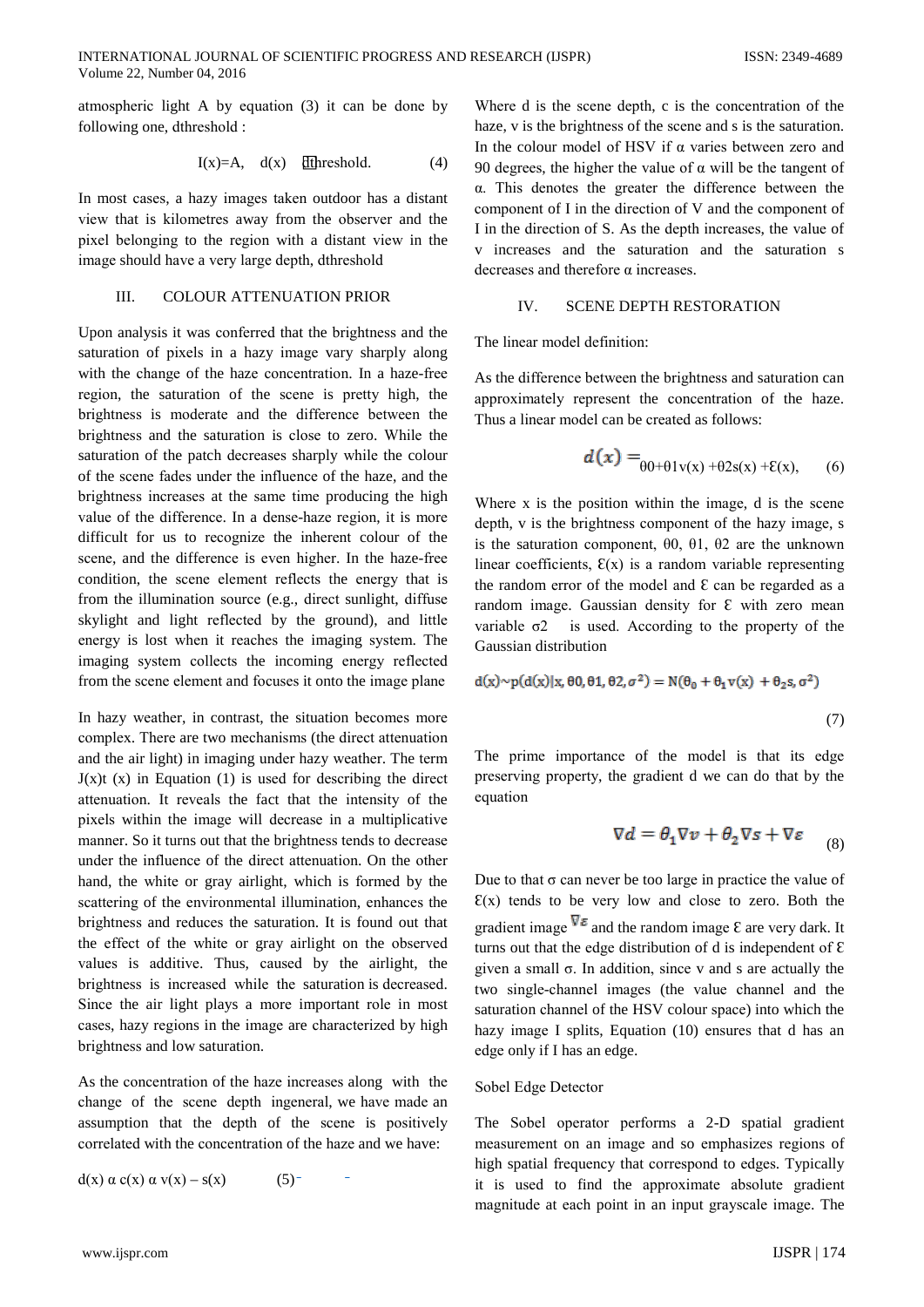Sobel operator is slower to compute than the Roberts Cross operator, but its larger convolution kernel smooths the input image to a greater extent and so makes the operator less sensitive to noise. The operator also generally produces considerably higher output values for similar edges, compared with the Roberts Cross.

As with the Roberts Cross operator, output values from the operator can easily overflow the maximum allowed pixel value for image types that only support smallish integer pixel values. When this happens the standard practice is to simply set overflowing output pixels to the maximum allowed value. The problem can be avoided by using an image type that supports pixel values with a larger range. Natural edges in images often lead to lines in the output image that are several pixels wide due to the smoothing effect of the Sobel operator. Some thinning may be desirable to counter this. Failing that, some sort of hysteresis ridge tracking could be used as in the Canny operator.

## Prewitt edge detector

It is also called as compass edge detector. Compass Detection an alternative approach to the Edge  $\mathbf{is}$ differential gradient edge detection. The operation usually outputs two images, one estimating the local edge gradient magnitude and one estimating the edge orientation of the input image. When using compass edge detection the image is convolved with a set of convolution kernels, each of which is sensitive to edges in a different orientation. For each pixel the local edge gradient magnitude is estimated with the maximum response of all 8 kernels at this pixel location

## Robert Cross edge detector

According to Roberts, an edge detector should have the following properties: the produced edges should be welldefined, the background should contribute as little noise as possible and the intensity of edges should correspond as close as possible to what a human would perceive. With these criteria in mind and based on then prevailing. psychophysical theory Roberts proposed the following equations:

$$
y_{i,j} = \sqrt{x_{i,j}} \tag{9}
$$

$$
\sqrt{(y_{i,j} - y_{i+1,j+1})^2 + (y_{i+1,j} - y_{i,j+1})^2}
$$

 $(10)$ 

where  $x$  is the initial intensity value in the image,  $z$  is the computed derivative and i,j represent the location in the image. The results of this operation will highlight changes in intensity in a diagonal direction. One of the most appealing aspects of this operation is its simplicity; the kernel is small and contains only integers. However with the speed of computers today this advantage is negligible and the Roberts cross suffers greatly from sensitivity to noise.

#### $V_{\cdot}$ **EXPERIMENTAL RESULTS**

In order to verify the effectiveness of the proposed dehazing method, we test it on various hazy images and compare Meng et al.'s methods. All the algorithms are implemented in the MatlabR2013a environment on a CORE i3-3.3GHz PC with 4GB RAM. The parameters used in the proposed method are initialized as follows:  $r =$ 15,  $\beta = 1.0$ ,  $\theta = 0.121779$ ,  $\theta = 0.959710$ ,  $\theta = -0.780245$ and  $s = 0.041337$ . For fair comparison, the parameters used in the four popular dehazing methods are set to be optimal.



Fig.5.1 Haze images



 $z_{i,j} =$